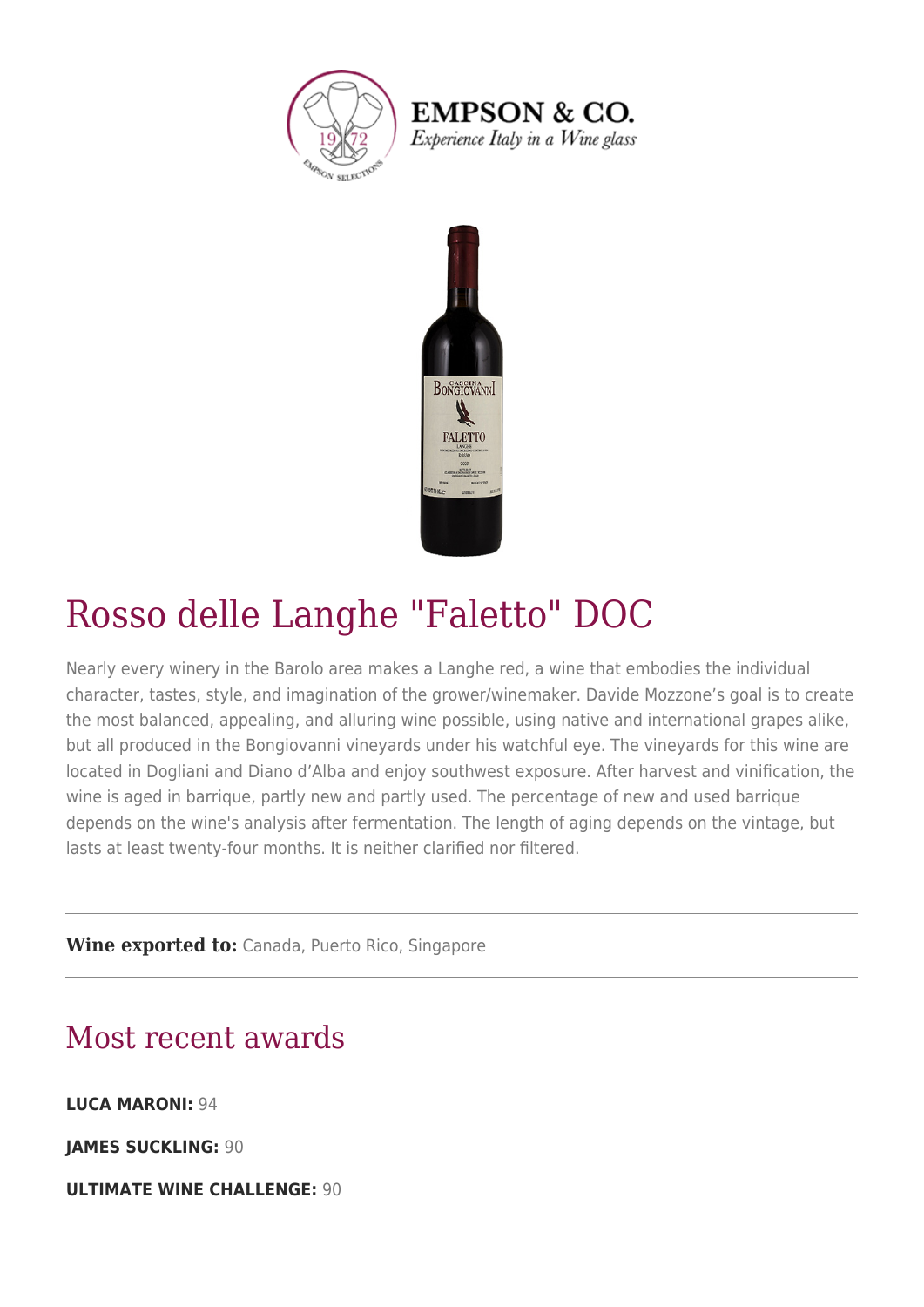#### **WINE SPECTATOR:** 88

**WINE ENTHUSIAST:** 87

# Winemaking and Aging

| Grape Varieties:         | 70% Cabernet Sauvignon, 10% Nebbiolo and 20%<br><b>Barbera</b> |
|--------------------------|----------------------------------------------------------------|
| Fermentation container:  | Stainless steel                                                |
| Type of yeast:           | Selected                                                       |
| Length of maceration:    | 7 days                                                         |
| Malolactic fermentation: | Yes                                                            |
| Fining agent:            | no                                                             |
| Aging containers:        | Barrique and stainless steel                                   |
| Container size:          | 225 L and                                                      |
| Container age:           | New and used                                                   |
| Type of oak:             | French                                                         |
| Bottling period:         | July                                                           |
| Aging before bottling:   | 12-18 months                                                   |
| Aging in bottle:         | 3 months                                                       |
| Closure:                 | Cork                                                           |



Organic: No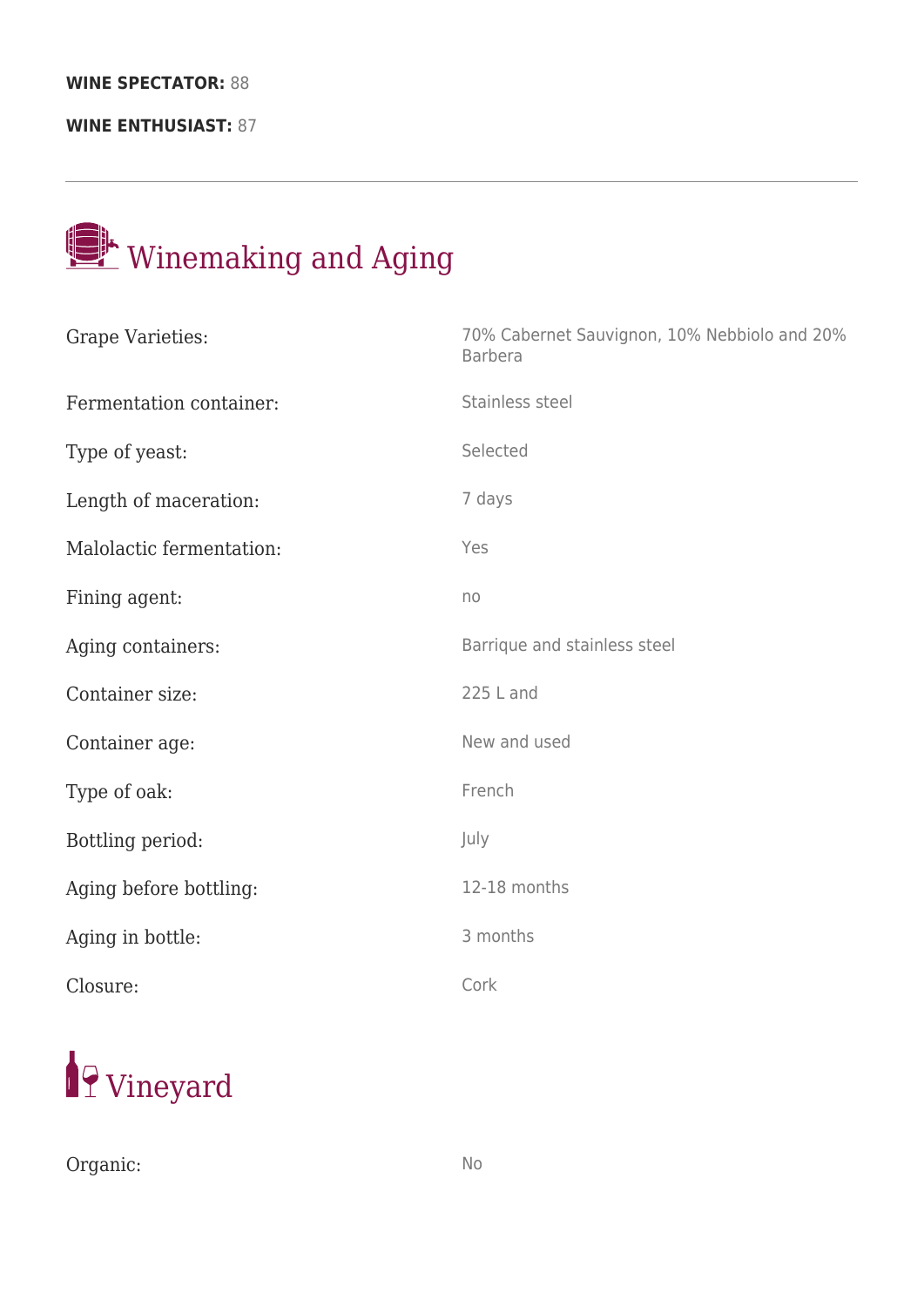| Vineyard name:                        | no name                                           |
|---------------------------------------|---------------------------------------------------|
| Vineyard location:                    | Dogliani; Monforte; Castiglione Falletto          |
| Vineyard size:                        | 1 ha. Divided by 3 types of grapes                |
| Soil composition:                     | Sand, clay, loam                                  |
| Vine training:                        | Guyot                                             |
| Altitude:                             | 320-370 meters (1,050-1,215 feet) above sea level |
| Vine density:                         | 4,000 vines per hectare                           |
| Yield:                                | 85/90 quintals reduced depending on the thinning  |
| Exposure:                             | Southwestern                                      |
| Years planted:                        | 2001/2009                                         |
| Age of vines:                         | 10-15 years old                                   |
| Time of harvest:                      | Late October                                      |
| First vintage of this wine:           | 1995                                              |
| Total yearly production (in bottles): | 2,000-3,000 bottles per year                      |

## Tasting Notes and Food Pairings

| Tasting notes:       | Very deep, purplish red color. The complex<br>bouquet evolves from black pepper the first few<br>years to more of a sweet yellow bell pepper. Full,<br>clean and focused flavors, technically perfect. |
|----------------------|--------------------------------------------------------------------------------------------------------------------------------------------------------------------------------------------------------|
| Serving temperature: | Best served at 16-18 °C (60.8-64.4 °F).                                                                                                                                                                |
| Food pairings:       | Goes well with meat-based first and second<br>courses. It also pairs well with dishes featuring<br>rabbit and bell peppers.                                                                            |
| Aging potential:     | 8-10 years                                                                                                                                                                                             |
| Alcohol:             | 14% alcohol by vol.                                                                                                                                                                                    |